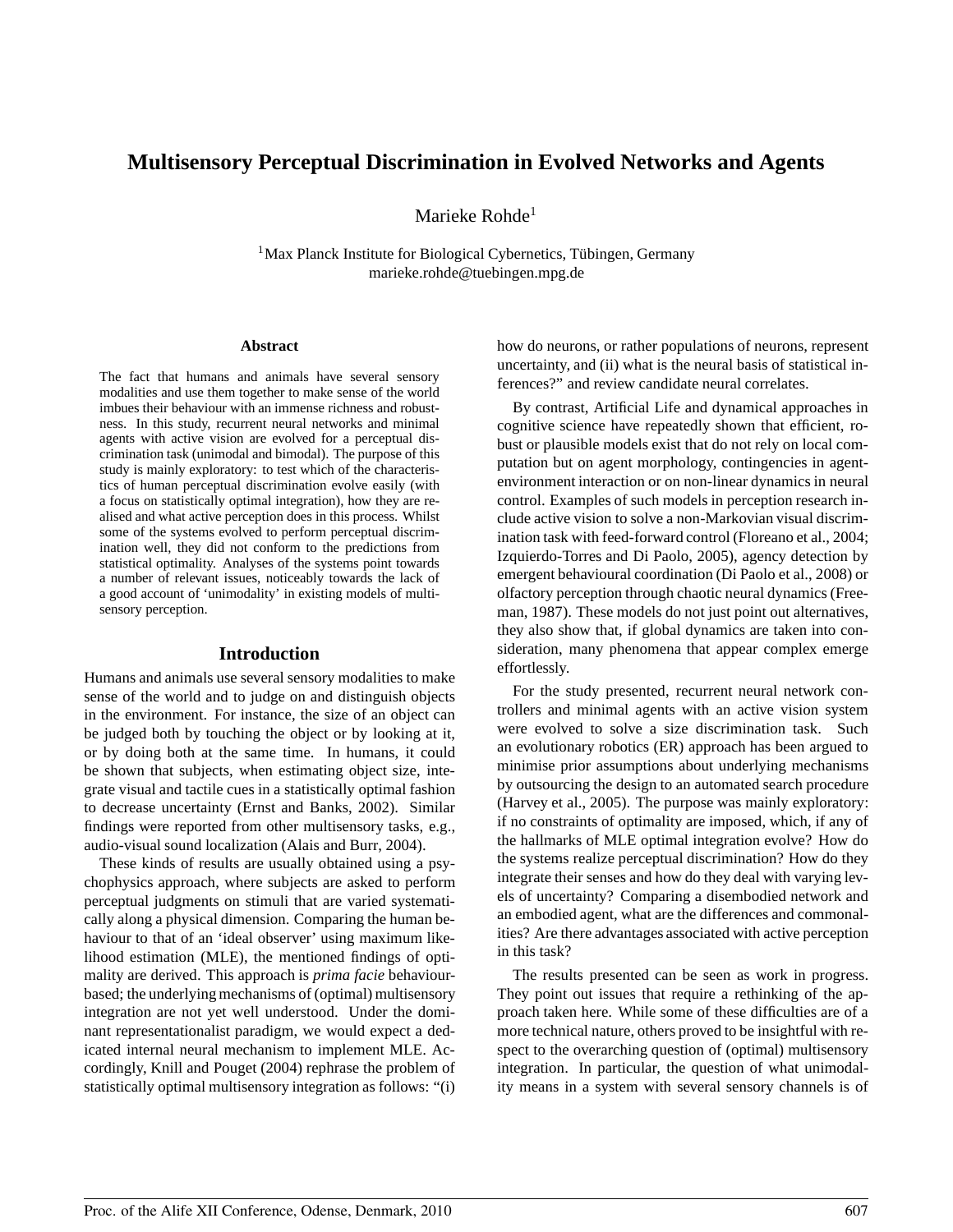

Figure 1: Evolved networks for the direct condition (1.1) and for the active vision condition (1.2).

potential importance for the study of multisensory integration in general. The results confirm that emphasizing the non-obvious is one of the key characteristics and merits of generative ER modelling.

### **Methods**

## **Simulation and Genetic Algorithm**

Continuous-time recurrent neural networks (CTRNNs; e.g., Beer, 2003) are evolved to solve a two-alternative forcedchoice (2AFC) size discrimination task. The decision, which of two objects  $o_x, o_y \in [1, 2.5]$  is larger is either generated by an agent controlled by a CTRNN or by a CTRNN directly. The dynamics of units in a CTRNN is governed by

$$
\tau_i \frac{da_i(t)}{dt} = -a_i(t) + \sum_{j=1}^{N} w_{ij} z(a_j(t) + \theta_j) + I_i(t) \quad (1)
$$

where  $z(x)$  is the standard sigmoidal function  $z(x) = 1/(1 + e^{-x})$ ,  $a_i(t)$  is the activation of unit i at time t,  $\theta_i$  is a bias term,  $\tau_i$  is the activity decay constant,  $w_{ij}$  is the strength of a connection from unit j to unit i. The structure of the network is partially layered, network sizes vary between conditions (see Fig. 1). Neural and environmental dynamics were simulated using the forward Euler method with a time step of  $h = 1ms$ .

For all controllers, input signals are fed into input units  $n_i$  by  $I_i(t) = Sg_i \cdot inp + \nu \epsilon$ , where  $Sg_i$  is the evolved sensory gain, *inp* is the input signal,  $\epsilon$  is a normally distributed random variable and  $\nu \in [0, 3, 6, 9, 12]$  is the level of sensory noise that modulates channel reliability acrosstrials. In the network condition, the inputs  $inp = o_x, o_y$  are fed directly into the network (see Fig. 1, 1.1). The active vision agent, inspired by (Beer, 2003), can move left and right by  $v = Mg \cdot (z(n_l) - z(n_r))$  units/s in an arena of random width  $ar_w \in [3.5, 4]$  and depth  $ar_d \in [4.5, 5]$ (see Fig. 1, 1.2). The agent has a vision system comprised of four rays with angles  $[-7.5^\circ, -2.5^\circ, 2.5^\circ, 7.5^\circ]$  and perceives distance by  $inp_i = d_i/5$  where  $d_i$  is the distance at which a ray  $i$  is intercepted. All controllers are evolved for both a 'unimodal' and a 'bimodal' condition. In the bimodal condition, controllers are given a redundant direct input channel and two additional hidden units (see Fig. 1).

An output unit  $n_p$  generates a perceptual estimate:  $z(a_p) > 0.5$  means a perceived  $o_x > o_y$  at the end of a trial. This leads to the following performance criterion for pairs of objects  $(o_x, o_y)$ 

$$
P(o_x, o_y) = \begin{cases} 1 & \text{if } (z(a_p) > 0.5) = (o_x > o_y) \\ 0 & \text{else} \end{cases}
$$
 (2)

Fitness for individual controllers is computed according to

$$
F = \frac{(1 - RB)}{16} \sum_{i=0}^{16} P(o_x, o_y) \cdot P(o_y, o_x)
$$
 (3)

where  $o_x, o_y \in [1, 2.5]$  are drawn from a uniform distribution. As pairs are presented in both orders for  $F$ , evaluation involves  $2 \times 16 = 32$  trials. The response bias  $RB \in [0, 1]$  is proportional to the amount by which  $z(a_p) > 0.5$  has a bias stronger than 75% to either side. The multiplicative term and the punishment for response bias were included after piloting because evolved systems tended to be very accurate but strongly biased towards one side. Object presentation lasts  $T \in [3000, 4000ms]$  for networks  $(+t_{pre} \in [100, 500ms])$ without stimulus) and  $T \in [16000, 18000ms]$  for agents. Networks are initialised randomly and agents are positioned on the mid point of the line along which they can move.

CTRNNs are evolved using a generational GA with a population of 30 and are selected using truncation selection (1/3). Genes are real-valued  $\in [0,1]$  with vector mutation  $r \in [0.3, 0.5]$  and reflection at gene boundaries. Evolved gene values are linearly mapped onto the target range for  $w_{ij} \in [-8, 8], \theta_i \in [-3, 3]$  and exponentially for  $Sg \in [0.1, 20], Mg \in [0.1, 100]$  and  $\tau_i \in [30, 3000 \text{ms}]$ (networks) or  $\tau_i \in [30, 10000ms]$  (agents) respectively. For the hidden and output layer,  $\theta_i = -0.5 \sum_{j=0}^{N} w_{ij}$  (centercrossing).

 $\nu$  is drawn randomly each trial from the available range of noise levels. Evolution starts noiseless  $(\nu=0)$  and the maximum level of noise is increased every time average top performance over 50 generation exceeds  $\bar{F} = 0.5$  till the full range ( $\nu \in [0, 3, 6, 9, 12]$ ) is reached. In the bimodal condition, two quarters of the trials were unimodal trials (one quarter for each channel) to avoid specialization. This means that one modality received no signal but instead strong noise with  $\nu = 15$ . Otherwise, noise in the first channel was random as in the unimodal condition, whereas noise in the second channel was fixed at  $\nu = 6$ .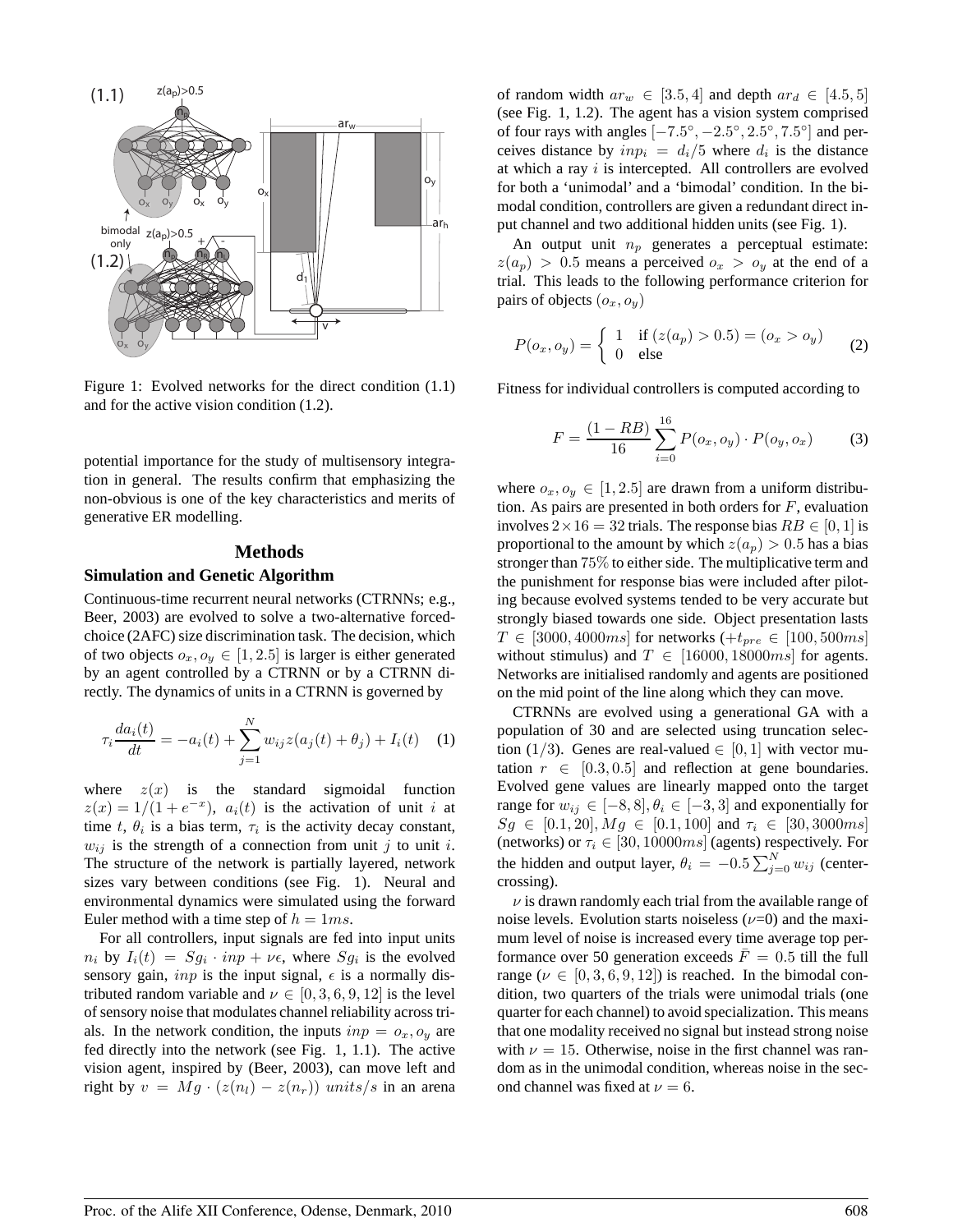### **Analysis**

Perceptual discrimination and integration is analysed just as in human psychophysics (e.g., Ernst, 2005). Perceptual response probability is described as a cumulative probability function ('psychometric curve') of real differences in object sizes. Evaluation is performed presenting a standard stimulus  $o_s = 1.75$  to one side and a comparison stimulus  $o_c \in [0.3o_s, 1.7o_s]$  to the other side. Each measurement is repeated 20 times. This procedure is repeated for both sides and for all levels of noise  $\nu$ . Cumulative Gaussians are fitted to the responses using the Matlab toolbox psignifit for maximum likelihood fitting (Hill, 2005). The 50% level of a psychometric curve is called the PSE (point of subjective equality) and corresponds to the mean of the fitted Gaussian. It indicates perceptual bias. The difference between the 50% and the 84% is called the JND (just-noticeable-difference) and corresponds to  $\sqrt{2}\sigma$  of the underlying Gaussian. It indicates perceptual accuracy.

Optimal integration is assessed by comparing the evolved system's perceptual discrimination with an ideal observer model using MLE and an independent channel model. In such a model, a bimodal perceptual estimate  $S^*$  is generated as a weighted sum of unimodal estimates (i.e.,  $S^* = w_1 S_1 + w_2 S_2$  in a way that minimizes uncertainty. MLE generates the following testable predictions (cf. Ernst, 2005; Ernst and Banks, 2002):

$$
w_1 + w_2 = 1 \quad w_i = \frac{1/\sigma_i^2}{1/\sigma_1^2 + 1/\sigma_2^2} \quad \sigma^{*2} = \frac{\sigma_1^2 \sigma_2^2}{\sigma_1^2 + \sigma_2^2} \tag{4}
$$

The first term indicates multisensory integration in general, whereas the second and third term are characteristic of optimal integration in particular. These criteria also clarify the significance of the noise level  $\nu$  as the parameter that should modulate  $\sigma_i$ . According to the predictions, the weights  $w_i$  and  $\sigma^*$  should change with  $\sigma_i$  (in particular, bimodal discrimination should be more accurate than each of the unimodal discriminations).

To compute the weights, crossmodal conflicts  $c \in [-.25o<sub>s</sub>, .25o<sub>s</sub>]$  are introduced during testing, i.e., for one modality  $o_s^1 = o_s - 0.5c$  and for the other modality  $o_s^2 = o_s + 0.5c$ . Integration occurs if, in the presence of conflicts, PSEs are shifted along the  $[o_s - 0.5c, o_s + 0.5c]$ interval according to the weights.  $\sigma_i$  can be computed by  $JND = \sqrt{2}\sigma_i$ .

# **Perceptual Discrimination in Recurrent Neural Networks**

Evolving perceptual discrimination in recurrent neural networks is a less biased approach to the study of perceptual integration because it allows for the evolution of dynamically complex solutions and functional intertwinement: solutions evolved may not employ separate populations of neurons to perform different tasks, such as unimodal estimation,



Figure 2: Unimodal networks. Psychometric curves for the different noise levels  $\nu$ , data pooled from all 7 networks and both orders. Inlay: mean and s.e.m. for fitting parameters PSE (bias) and JND (accuracy) from individual fits (average of both stimulus orders;  $N = 7$ ).

integration and measuring uncertainty. Also, given that the fitness function Eq. (3) does not require optimal integration, there is the possibility that optimality spontaneously emerges.

#### **Unimodal Networks**

The purpose of the unimodal condition was primarily to verify that the task is suitable for the study of perceptual discrimination. In order to allow the evolution of optimal integration, controllers have to perform perceptual discrimination sufficiently well. Their accuracy should decrease with the level of noise (JND should increase) to make it possible to test for statistically optimal integration.

CTRNNs were evolved in 20 evolutionary runs with 1000 generations. 7 of the 20 networks evolved performed sufficiently well according to these criteria. The main exclusion criterion pointed towards a very successful but trivial local maximum for this task (up to  $F \approx 0.6$ ): 7 networks were excluded because they considered only one stimulus and judged if it is 'big or not', which means that performance is good during testing for the standard  $o_s$  on one side, but at chance level or substandard for the other side.

Figure 2 depicts the psychometric curves for the different noise levels  $\nu$  for all 7 successful networks together, as well as the JNDs and PSEs from individual fits. Increase in  $\nu$  leads to a clear increase in JND (1 factor ANOVA:  $F(4, 2) = 7.55, p < 0.001$ , while PSEs are not influenced by noise  $(F(4, 2) = 0.25, p = 0.91)$ . The successfully evolved networks show that, given the task and the fitness criterion, artificial systems can evolve to generate behaviour and simulated data that can be compared to human data and that can be analysed the same way.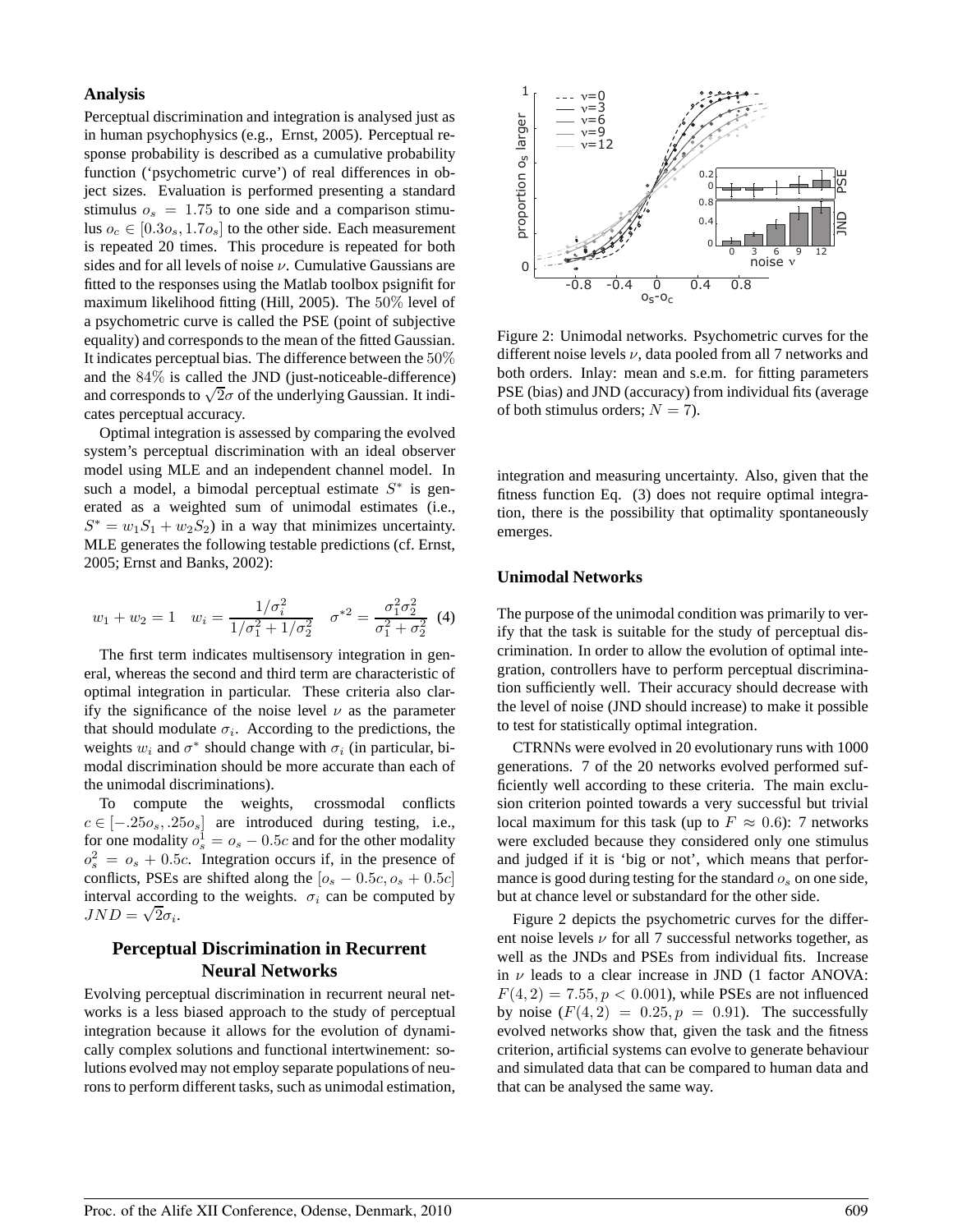

Figure 3: Unimodal, bimodal and predicted PSE (top) and  $\sigma$ (width of fitted Gaussians, bottom) for all networks evolved to perform (partial) bimodal discrimination.

## **Bimodal Networks**

In the bimodal condition, the emphasis is on the kind of integration behaviour that the networks exhibit and if it conforms to the predictions from MLE in Eq. (4).

Controllers for the bimodal condition were evolved in 20 evolutionary runs with 2000 generations. Only one network evolved to successfully discriminate between objects for all orders in both the unimodal and the bimodal conditions. The simulated data was fitted and analysed like in the previous simulation. When comparing the JND of the unimodal and the bimodal condition for the successfully evolved network, at first glance it appeared to exhibit the most important hallmark of MLE, i.e., that the probability distribution of bimodal estimates was more accurate than either of the unimodal estimates. However, testing the exact predictions from MLE (Eq. (4)) on this controller, the network proved to be *super-optimal*, i.e., the accuracy (in terms of  $\sigma$  of the fitted Gaussian) was dramatically better than expected from MLE (Fig. 3, bottom left).

7 of the other controllers evolved performed satisfactorily for both modalities if the standard  $o_s$  was presented to one side only. They were analysed and compared to the predictions of MLE as well. Even if lateral specialization is unsatisfactory concerning the main question, it involves some degree of integration. Figure 3 (bottom) depicts  $\sigma$  for the bimodal condition, averaged over noise levels  $\nu$ , in comparison to the lower of the unimodal  $\sigma$  and the predicted  $\sigma$  using Eq. (4). All controllers were either grossly super-optimal or less accurate than the better of the uni-modal conditions, i.e., there was no evidence for optimal integration.

Why is it so easy to be 'better than optimal'? Is it because of the noise  $\nu = 15$  of the inactive channel disturbs the network in the unimodal condition? Controllers were tested again with  $\nu = 0$  in the unimodal condition to test this assumption. Contrary to the expectations, taking out the noise, in most cases (5 of the 8 networks), did not improve unimodal accuracy, but led to a complete break-down of uni-



Figure 4: Example psychometric curves for the most successful network with  $\nu = 0$  in the silent channel.  $c = -0.25$ , all noise levels  $\nu$ . Data pooled for  $c_s$  left/right. Unimodal curves are shifted along the x-axis according to the conflict.

modal discrimination. This indicates that the noise served a functional purpose in integration.

Defining the unimodal condition as noise with  $\nu = 15$ and the absence of a signal had been an arbitrary design decision. However, as it is the case in biological evolution, the GA worked with what was there and thus incorporated this noise functionally into the solution, with surprising effects on perceptual accuracy across conditions. This result raises the question of what 'uni-modality' means in a multimodal system which will be picked up in the discussion. For those networks that also worked in the absence of noise, discrimination during unimodal trials became better than during bimodal case, eliminating the super-optimality. This result supports the hypothesis that noise in the silent channel is the reason for bimodal super-optimality.

Maybe more surprising still is the fact that the controllers did not evolve to integrate the two estimates. Introducing a cross-modal conflict, networks would be expected to generate PSEs in between the PSEs that the unimodal data predicts. Figure 3 (top) shows that, in the large majority of cases, the PSE of bimodal networks is far outside this range and, therefore, also far away from the PSE predicted from MLE. Figure 4 shows this behaviour for the most successful network (with  $\nu = 0$  in the inactive channel): the discrimination is successful for all noise levels for both the unimodal and the bimodal stimuli. Accuracy for the bimodal trials is comparable to the unimodal trials. However, the PSE is far outside the range that would indicate integration. Rather than to integrate uni-modal estimates, the networks had evolved to perform a different and comparably viable way of discriminating size in the presence of redundant signals. The result indicates that multi-modal integration, as it is characteristic of humans, is not a process that simply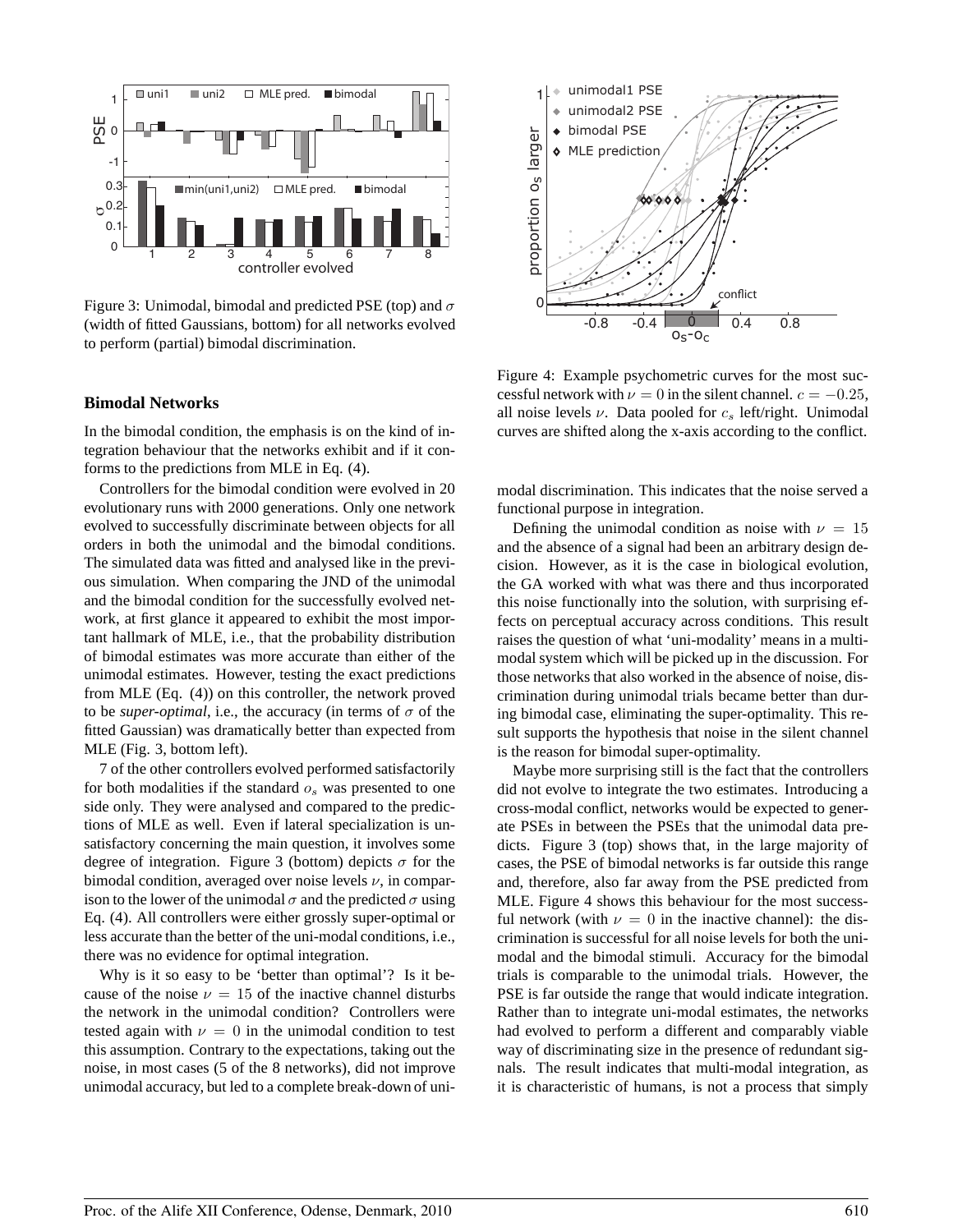emerges as an epiphenomenon of the existence of redundant sensory channels but probably evolved due to more specific adaptive needs. The previously mentioned tendency of networks to evolve solutions with strong perceptual biases in this task is likely to also play a role in this result.

The solutions evolved do not make use of the dynamic complexity afforded by the recurrent network structure they rely mainly on feed-forward principles. The passive open-loop nature of the task for disembodied recurrent networks does not encourage the use of dynamic complexity.

## **Perceptual Discrimination in Simple Agents**

Living organisms are always in dynamic interaction with the environment. The surge of sensorimotor approaches in perception research (e.g., O'Regan and Noë, 2001) reflects an increasing awareness that such closed-loop dynamics afford alternative and clever ways of solving perceptual tasks. Existing models of optimal integration assume that integration, as well as estimation of channel certainty and weight adjustment are performed internally. The objective of evolving simple vision agents for this task was to explore if and how active perceptual strategies can play a role in multisensory integration and perceptual discrimination.

To bootstrap the evolution of active perceptual strategies, the performance criterion Eq. (2) was amended such that agents receive  $P = 0.1$  if their visual system perceives both objects at least once, even if the wrong decision is made. If they do not move to see both objects, they receive  $P = 0$ , even if the right decision was made. In 20 evolutionary runs with 1000 generations, not one controller evolved that could reliably distinguish objects of different sizes for the whole problem space: local maxima, in most cases the mentioned solution to only pay attention to one of the stimuli, could not be overcome. Variations of the task were explored to mitigate this problem, including a punishment for lateral specialization and the administration of an extra position sensor, but performance never exceeded the stable local maximum, i.e., to focus just on one side. This suggests that a more radical change of fitness criterion/task may be necessary.

Controllers were also evolved for the bimodal condition in 16 runs for 2000 generations. The possibility exists that the presence of a direct sensory channel serves as a guidance for the evolution of active visual discrimination. Instead, the agents evolved rely heavily on their second (direct) input channel (see Fig. 1) and did not evolve to use their active sense according to demand. Where partially viable behaviour evolved, it replicates the general results from disembodied networks.

While these performance deficits mean that the predictions of the ideal observer model could not be tested, it is still interesting to test whether the partial solutions evolved exhibit sensorimotor strategies for sub-parts of the problem space. If agents evolve to base their decision on one input only, they could just evolve to move over to one side (pass-



Figure 5: Selected variables across time from an agent presented with two pairs of objects with  $o_x < o_y$  (left) and  $o_x > o_y$  (right). Top: position. middle: sensory input from one input unit. bottom: decision output  $z(n_p)$ 



Figure 6: Selected variables across time from and agent presented with two pairs of objects with  $o_x < o_y$  (left) and  $o_x > o_y$  (right). Top: position middle: sensory inputs bottom: decision output  $z(n_p)$ 

ing the other side briefly to fulfill the revised performance criterion) and, otherwise, act as if they had a direct input channel. Instead, nearly all agents exploit their capacity to act in the closed-sensorimotor loop in order to make the 'big or not' strategy more effective. The remainder of this section presents examples of such active sub-strategies.

*Active decision making.* Figure 5 depicts the motion, inputs and decision output over time for an agent evolved. The agent evolved, under some circumstances, to steer towards the smaller of the two objects and to then make the decision contingent on the output velocity (using internal activation like an efference copy). This active decision making capacity is the most straight-forward one of the ones evolved and is an exception to the trend to pay attention to one input only.

*Active decision expression.*The agent depicted in Fig. 6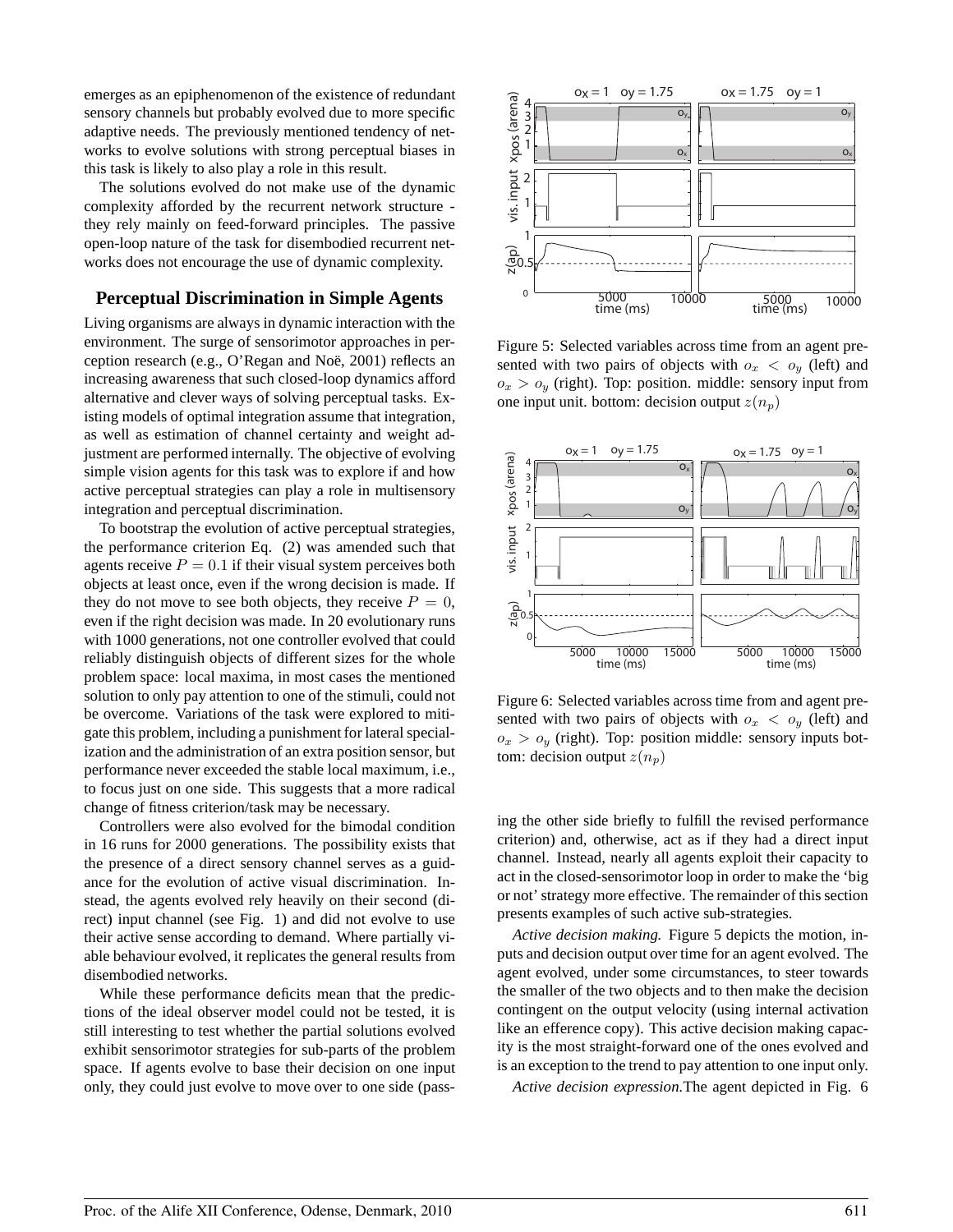

Figure 7: Selected variables across time from and agent presented with one pair of objects with  $o_x > o_y$ . Top: position. Second: sensory input from one unit. Third:  $z(a)$  from a selected hidden unit. Bottom: decision output  $z(n_p)$ 

evolved to only pay attention to the second input  $o_y$ . If the agent deems it large (Fig. 6 left), it comes to a halt and constantly outputs its decision ( $z(a_p) < 0.5$ ). If, however, it deems the object small (Fig. 6 right), it initiates an oscillation towards and away from the object. Driven by this oscillation, the decision output starts oscillating around the decision boundary at  $z(a_p) = 0.5$ . This kind of behaviour evolved very frequently. It provides the agents with a way of expressing uncertainty: depending on when the trial ends, the same input would lead to different answers, and slight differences in object size may bias the proportion of such decisions by modulating the oscillations. Probably, such strategies evolved at least partially in response to the  $RB$  term in the fitness function Eq. (3) that punishes a strong response bias: if some of the decisions are random, it is unlikely that more than 75% of decisions would be of one kind.

*Temporal decision making.* Figure 7 depicts an agent's dynamics during the presentation of a single pair of objects. The agent's strategy makes active use of the time allocated for making a decision. One hidden unit (Fig. 7, third) controls the position of the agent: it decreases activity dramatically in the beginning (steering to the right) and then slowly increases. When it reaches a certain threshold, the agent starts moving to the left. Reaching the gap between the objects, the agent starts oscillating between the two objects, which is reflected in the activity of the hidden unit, too. The output unit always decides  $o_x$  is larger  $(z(a_p) > 0.5)$ , unless the oscillations pull it below this threshold. Therefore, oscillation stands in correlation with the decision that  $o_x$  is smaller. The oscillation can only be stopped in time before

the trial ends if the second object is small enough, otherwise it will go on indefinitely or at least till the end of the trial. In that sense, this controller can be seen as a variant of the  $o_y$  only strategy. The length of the oscillatory phase is, however, not just contingent on  $o_y$ . The size of  $o_x$  appears to take influence on the time of onset of the oscillations as well as its offset in ways that are not obvious.

These are just three examples of the ways in which agents used their motion capacities in their size discrimination activity, not all of which are easy to understand. In depth analysis of only partially functional agents is an endeavour of limited value. The fact that an abundance of active strategies evolved, however, is a result worth mentioning. In systems that discriminate stimuli exploiting the agent-environment interaction dynamics, processes of multisensory integration would rely on these closed-loop dynamics. How (optimal) integration could work in the absence of explicit representation of perceptual estimates remains an intriguing open question.

#### **Discussion**

Using ER for this kind of multisensory perceptual discrimination task is a novel approach and as such the research presented has mainly exploratory character. Both technical and conceptual difficulties were encountered. Most dramatically, minimal agents could not be evolved to perform perceptual discrimination and the predictions from MLE could not be tested for the second part of the project. ER simulation modelling serves as a tool for thinking, and as such, the simulation results here presented have pointed out a number of issues that are worth reporting.

#### **Unimodality in a Bimodal System**

Possibly the most important insight gained from the simulation models is that existing models of optimal integration have a gap to fill: as humans, it is obvious for us what a unimodal and what a bimodal stimulus is. It is, however, not clear how the MLE circuits proposed (e.g. Knill and Pouget, 2004; Ernst and Banks, 2002; Alais and Burr, 2004) or a localized brain area would be able to recognise the absence of a signal in one channel and what possible noise entering through that channel can do to the decision making process. MLE assumes independent channels and independent processes of unimodal estimation and multisensory integration (cf. Method section). How the same process of generating perceptual judgments in human observers can be indicative of either of the stages is not made clear in existing models. In the model presented, the administration of random noise in the silent channel led to the evolution of apparent 'super-optimality' in bimodal trials: not because networks accurately estimate the levels of noise present, but just because additional noise sources were absent during bimodal trials. The fact that performance breaks down in most controllers when the noise is removed shows that the definition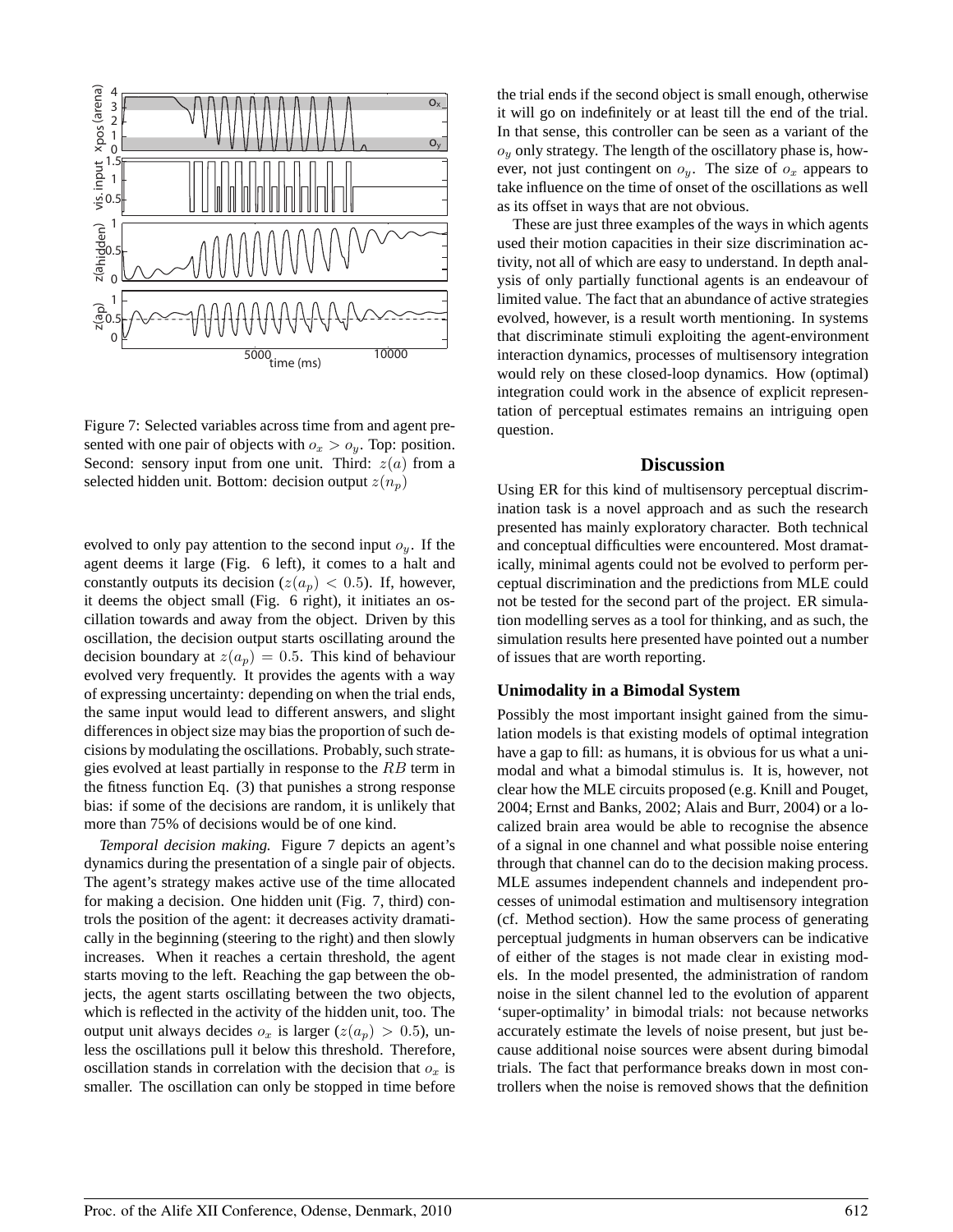of what 'uni-modal' means in a system is not an arbitrary one. Existing models of optimal integration would benefit from making explicit the behaviour of the inactive channel during unimodal trials and incorporating mechanisms into their models that distinguish between multimodal and bimodal trials. Testing for their existence can then confirm that the reported increase in accuracy in bimodal trials is not due to the influence of the silent channel during 'unimodal' trials.

## **Perception vs. Perceptual Judgments**

Unlike humans, the evolved systems were surprisingly incapable to integrate their senses in a coherent way. This problem may well be due to the fact that the controllers were evolved for a laboratory task. 2AFC perceptual discrimination tasks, like the size discrimination task used here, make it possible to measure perceptual accuracy, as well as perceptual bias. The fitness criterion Eq. (3) emphasises this accuracy component. Therefore, the systems evolved tend to favour being accurate over the absence of perceptual biases (as evident from the large and variable PSEs in Fig. 3) and are rewarded for this tendency. Humans, on the other hand, develop their perceptual skills not for this kind of psychophysics task, but in real-world situations, where perception has behavioural relevance. In many real-world contexts, strong or variable perceptual biases would be extremely disadvantageous. In future research, therefore, systems will not be evolved for 2AFC tasks exclusively, but for perceptual capacities more generally (e.g., the approach taken here can be combined with a magnitude estimation task or with a sensorimotor control task that involves perceptual decision making).

## **Ideal Observing vs. Active Sensing**

Ideal Observer Models of perceptual integration strongly draw on the assumptions of the dominant representationalist paradigm in cognitive science: MLE is a dedicated process that combines unimodal estimates and noise estimates. Even though behavioural approaches (e.g. Ernst and Banks, 2002; Alais and Burr, 2004) are *prima facie* agnostic about the underlying mechanisms, it is easy to jump to conclusions and assume that internal dedicated neural process perform MLE, represent the noise, represent the unimodal estimates, etc. (e.g. Knill and Pouget, 2004). Evolving embodied agents to integrate their senses optimally (on a behavioural level) can potentially challenge such underlying assumptions (on the level of the underlying mechanism). The active vision agents presented here did not arrive at a level of behaviour that would allow drawing strong conclusions about multisensory integration. However, even superficial analysis of their behaviour revealed an abundance of active sensing in the accomplishment of aspects of perceptual discrimination, including but not limited to active decision making and the expression of uncertainty through motion patterns.Thinking

of the human hand and the human eye as agents, it is not unlikely that active sensing principles are exploited in a task like visuo-haptic size estimation. It is by no means clear that the introduction of noise or the variation of physical parameters, like in psychophysics, would have the same impact on such embodied processes as they have on decoupled systems that are passively cruncing representations. Even though limited in their own significance, the present results provide a good incentive to proceed with a revised version of the research on perceptual discrimination in simulated agents.

## **Noise and Uncertainty**

The question of noise estimation, independent noise sources and reduction of uncertainty is one of the cornerstones of optimal multisensory integration research. Given that no system evolved to confirm the predictions from MLE, this question could not be direclty addressed. The first simulation confirmed that the introduction of different levels of Gaussian noise led to the expected deterioration of perceptual accuracy (cf. Fig. 2). It is arguable if adding Gaussian noise at any time step to a signal that is then fed into a rate code neural network is the most suitable approach for the evolution of systems whose behaviour is contingent on levels of noise. As a lot of the noise is filtered directly by the neurons, that have a minimal time constant of  $\tau = 30$ ms, such systems may have a hard time to develop sensitivity to levels of noise. In future models, noise may instead be added to a physical stimulus, which, at least in theory, would allow agents to use active strategies not just to perform perceptual discrimination, but also to perform noise estimation. Generally, it was a long shot to expect that optimal integration would evolve in evolved systems by merely adding the requirement to be accurate in perceptual discrimination. Even if the outlined technical and conceptual problems can be solved in future research, it may be necessary as a next step to explicitly require agents to integrate optimally in order to tackle this question.

#### **Conclusion**

The ambitious goal to evolve optimal multisensory integration in networks and agents has not been met in the current research. However, the difficulties encountered were informative about hidden prior assumptions on several levels: about ideal observer models (what is 'unimodal' in a bimodal system? Can noise in the silent channel explain an increase in bimodal perceptual accuracy?), about using a psychophysics task for evolution (does success in a 2AFC task equal perceptual capacity?) and about the role of action in perceptual discrimination (if active sensing is beneficial for perceptual discrimination, how does it figure in multisensory integration?). Rather than answering one question, the study generated more digestible sub-questions, which is characteristic of generative ER models. The outlined avenues for future research will be pursued to further elucidate